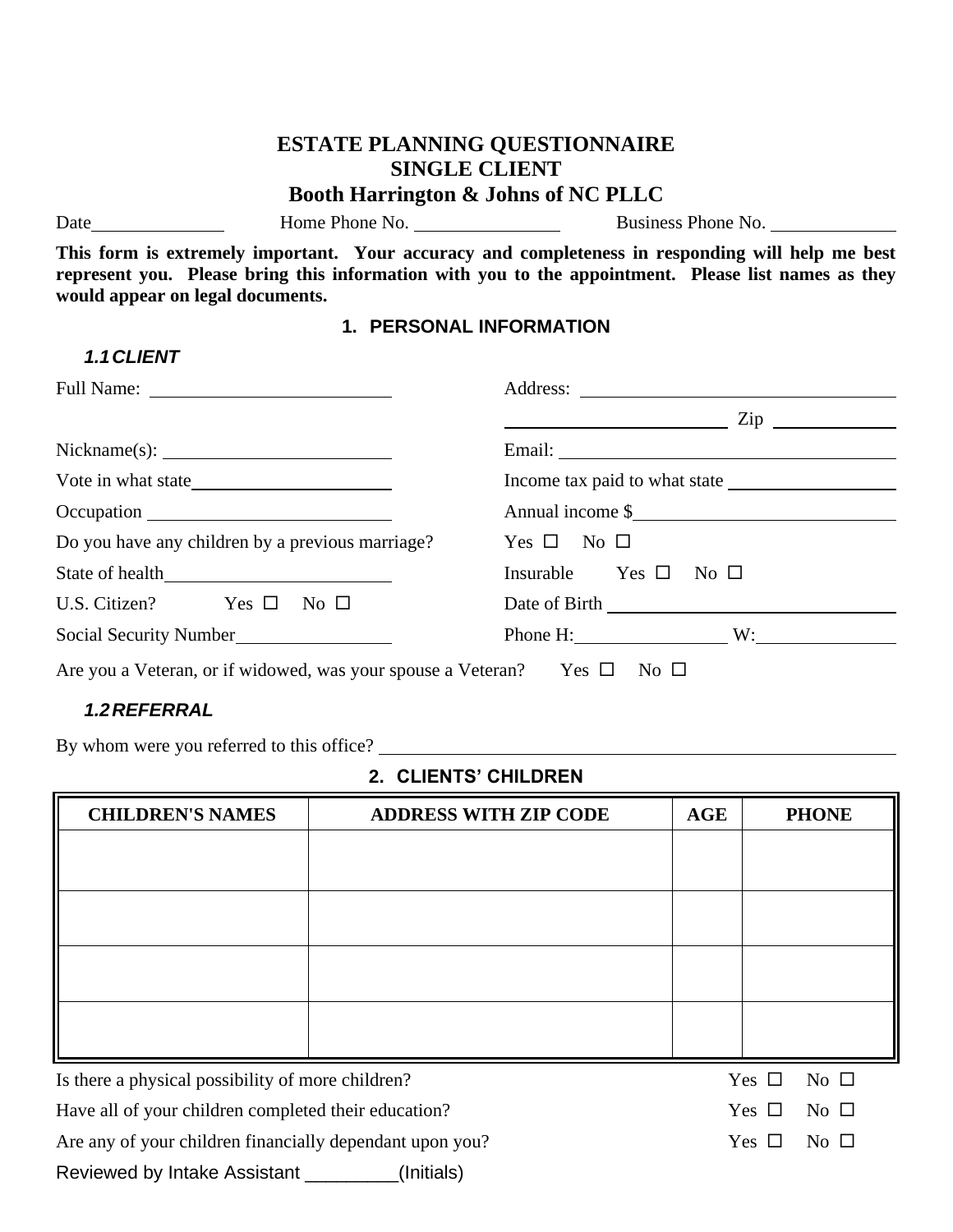Are any of your children receiving SSI or other form of government entitlement? Yes  $\square$  No  $\square$ 

Are all of your children in good health?  $Yes \Box No \Box$ 

Does anyone in your family have any of the following problems?

- 1. Terminal illness (i.e.: cancer), Yes  $\Box$
- 2. Drug Addiction / Alcoholism Yes  $\Box$
- 3. Spendthrift  $\qquad \qquad \text{Yes} \quad \Box$ 
	- **3. GRANDCHILDREN**

| <b>Grandchild's Names</b> | <b>Address With Zip Code</b> | Date of Birth |
|---------------------------|------------------------------|---------------|
|                           |                              |               |
|                           |                              |               |
|                           |                              |               |
|                           |                              |               |
|                           |                              |               |

## **4. HOW DO YOU WANT TO DISPOSE OF YOUR PROPERTY?**

## *4.1 CHILDREN*

|  |  | If you have children, do you wish to treat them equally? Yes $\square$ No $\square$ |  |  |
|--|--|-------------------------------------------------------------------------------------|--|--|
|--|--|-------------------------------------------------------------------------------------|--|--|

If not, what differences and why?

At what age do you want distribution to your children? (A typical plan provides for ½ at age 21 and ½ at age 25.): Your Choice of Age(s):

If a child dies before you do, do you want that child's surviving children to receive his or her share, OR do you want your child's siblings or spouse to share?

## *4.2GRANDCHILDREN*

If you have grandchildren, do you want to leave specific amounts of money or a percentage of your estate to your grandchildren? Yes  $\square$  No  $\square$ 

| If so, do you wish to treat them equally? | Yes $\square$ No $\square$ |  |
|-------------------------------------------|----------------------------|--|
|-------------------------------------------|----------------------------|--|

If not, what differences and why?

How much do you want to leave to your grandchildren?

At what age do you want distribution to your grandchildren? (Usually distribution at 21.): Your Choice of Age(s):  $\_\_\_\_\_\_\_\_\_\_\_\_\_\_\_\_\_$ 

# *4.3CHARITIES*

Do you want to leave a percentage of your estate or a specific amount of money or other assets to any charity?

Yes  $\square$  No  $\square$ 

If yes, please list on next page: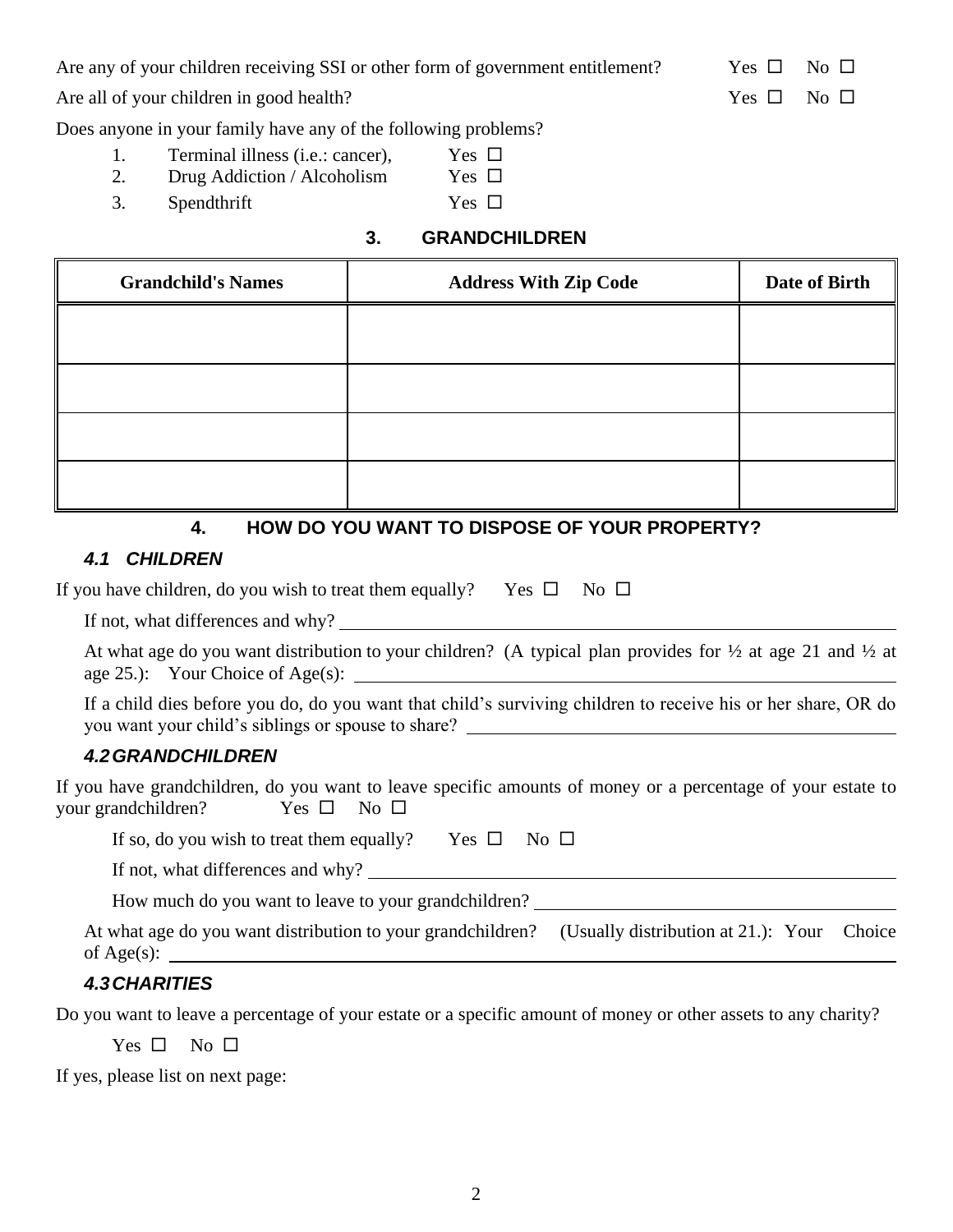| <b>Name of Charity</b> | <b>Address of Charity</b> | <b>Amount or Percentage</b> |
|------------------------|---------------------------|-----------------------------|
|                        |                           |                             |
|                        |                           |                             |
|                        |                           |                             |

## *4.4OTHER BENEFICIARIES*

Do you want your Will to benefit anyone other than children, grandchildren or a charity? Yes  $\Box$  No  $\Box$ If yes, please list below:

| <b>Name of Beneficiary</b> | <b>Address of Beneficiary</b><br>(With Zip Code) | Relationship | <b>Amount or</b><br>Percentage |
|----------------------------|--------------------------------------------------|--------------|--------------------------------|
|                            |                                                  |              |                                |
|                            |                                                  |              |                                |

## **5. EXECUTOR**

The Executor that you choose is the person or bank trust department that you select to close out your financial affairs after your death. At the time of your death any person acting as your attorney-in-fact under a power of attorney will automatically by law cease to have power to do things on your behalf. The Executor is actually appointed by the Clerk of Court. Your Executor is charged with the responsibility of identifying and collecting your assets, paying your debts and taxes and distributing your property as you have directed under the terms of your will. Serving as Executor may be a relatively short-term commitment.

Whom do you wish to serve as your executor?

First choice **First** choice **First** choice **First** choice **First** choice **First** choice **First** choice **First** choice **First** choice **First** choice **First** choice **First** choice **First** choice **First** choice **First** choice

Second Choice

Third Choice: (optional)

## **6. TRUSTEE**

A number of circumstances may arise where it is advisable to leave property in trust for a person rather than giving assets to them outright. Examples of the need for a trust may be: (a) advantageous tax planning for surviving spouse called a marital deduction trust; (b) funds left to a disabled beneficiary who may be receiving government assistance benefits; (c) funds intended for minor children, grandchildren, nieces, nephews, etc. to be used for their benefit until an age you have selected for them to receive the balance of the funds; and (d) safety net funds for a spendthrift or person with special issues. When your estate is closed, the appointed trustee would receive the distribution for the person named from the Executor of your estate and continue managing those funds after your estate is closed for the use, benefit and welfare of the person who is intended beneficiary of your estate. Because the jobs are different, the same person may sometimes serve both as executor and trustee. Serving as trustee may be a relatively long-term commitment.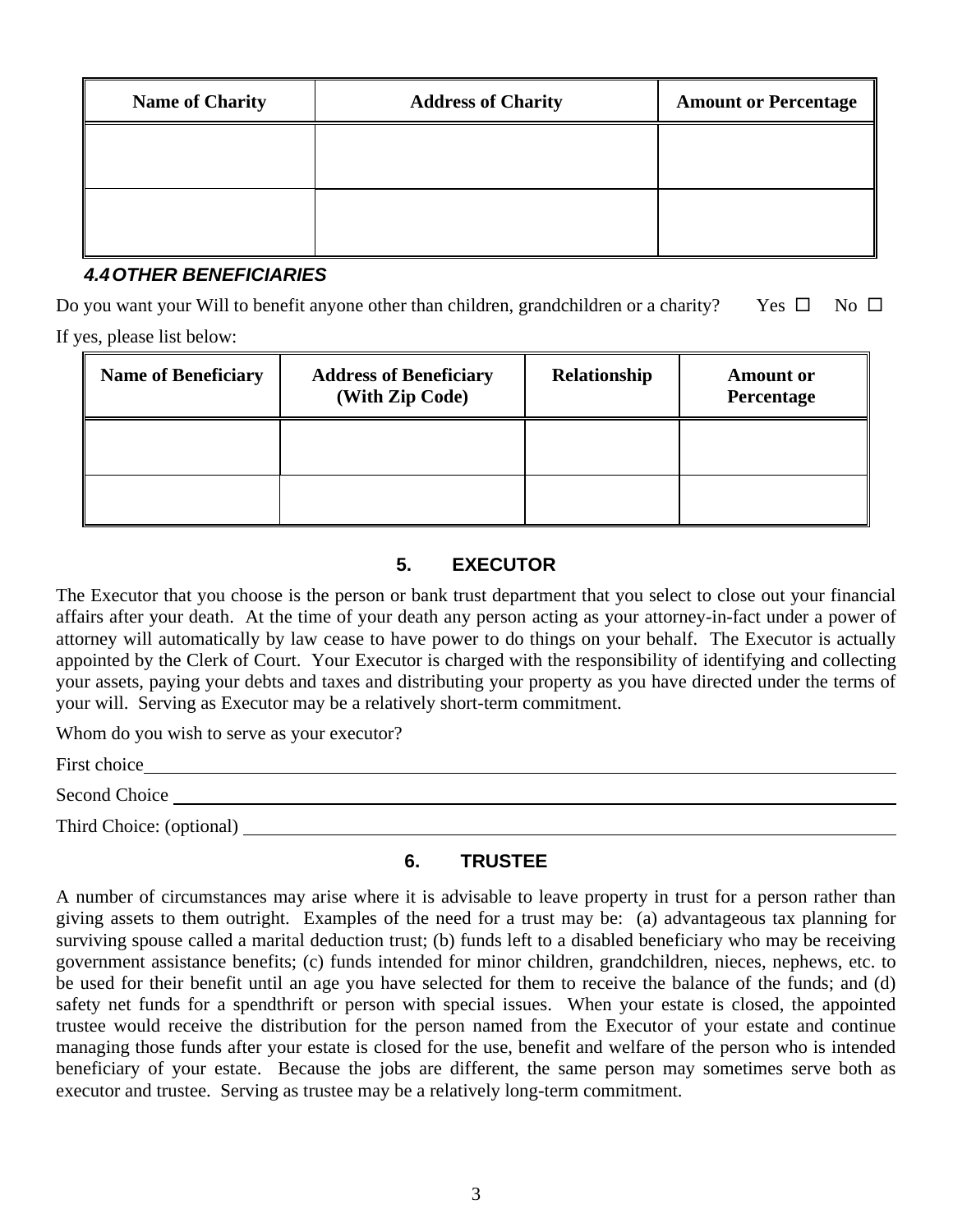Who do you wish to serve as your trustee?

| First choice:            |  |
|--------------------------|--|
| Second Choice            |  |
| Third Choice: (optional) |  |

#### **7. GUARDIAN**

You may nominate a guardian to take physical custody and take the responsibility for raising your children until age 18 or for disabled children even beyond age 18.

If you have minor or disabled child/children, whom do you want to act as Guardian?

First Choice

Second Choice

## **8. LIVING WILL AND HEALTH CARE POWER OF ATTORNEY**

A living will is your declaration for a desire for a natural death under certain circumstances which allows you to decide whether to permit the use of extraordinary means to support life functions, including artificial feeding and hydration.

A health care power of attorney appoints someone else as your healthcare agent to make decisions with your treating physicians any time that you are unable to cooperate in a meaningful way in your own health care, whether because of stroke, other brain injury or any temporary or permanent mental impairment due to disease or medication.

Do you want a Living Will prepared telling your physician not to prolong your life by artificial means if you are terminally ill, in a persistent vegetative state, or permanently demented?

Yes  $\square$  No  $\square$ 

Do you want your Health Care Representative to consult with any other person prior to acting?

Yes  $\square$  No  $\square$ 

Name of Proposed Health Care Agent (usually family member or friend) Address & phone of Proposed Health Care Agent

| Address $\alpha$ phone of Proposed Health Care Agent                              |                            |  |
|-----------------------------------------------------------------------------------|----------------------------|--|
|                                                                                   | $Zip$ Phone: H: W:         |  |
| First Alternate Health Care Agent                                                 | Name: $\qquad \qquad$      |  |
|                                                                                   |                            |  |
|                                                                                   | $\chi$ zip Phone: H: W:    |  |
| Second Alternate Health Care Agent Name: (optional) _____________________________ |                            |  |
|                                                                                   |                            |  |
|                                                                                   | $\chi$ zip Phone: H: W:    |  |
| What is the name and address of your primary care physician?                      |                            |  |
|                                                                                   |                            |  |
|                                                                                   |                            |  |
|                                                                                   | $\mathsf{Zip} \_\_\_\_\_\$ |  |
|                                                                                   |                            |  |

## **9. DURABLE POWER OF ATTORNEY**

As an alternative to an expensive court proceeding for guardianship in case of your mental incompetency, you may appoint someone to serve as your agent to conduct any business or financial matters on your behalf. The powers usually contained in a general power of attorney are vast and very broad based, so this agency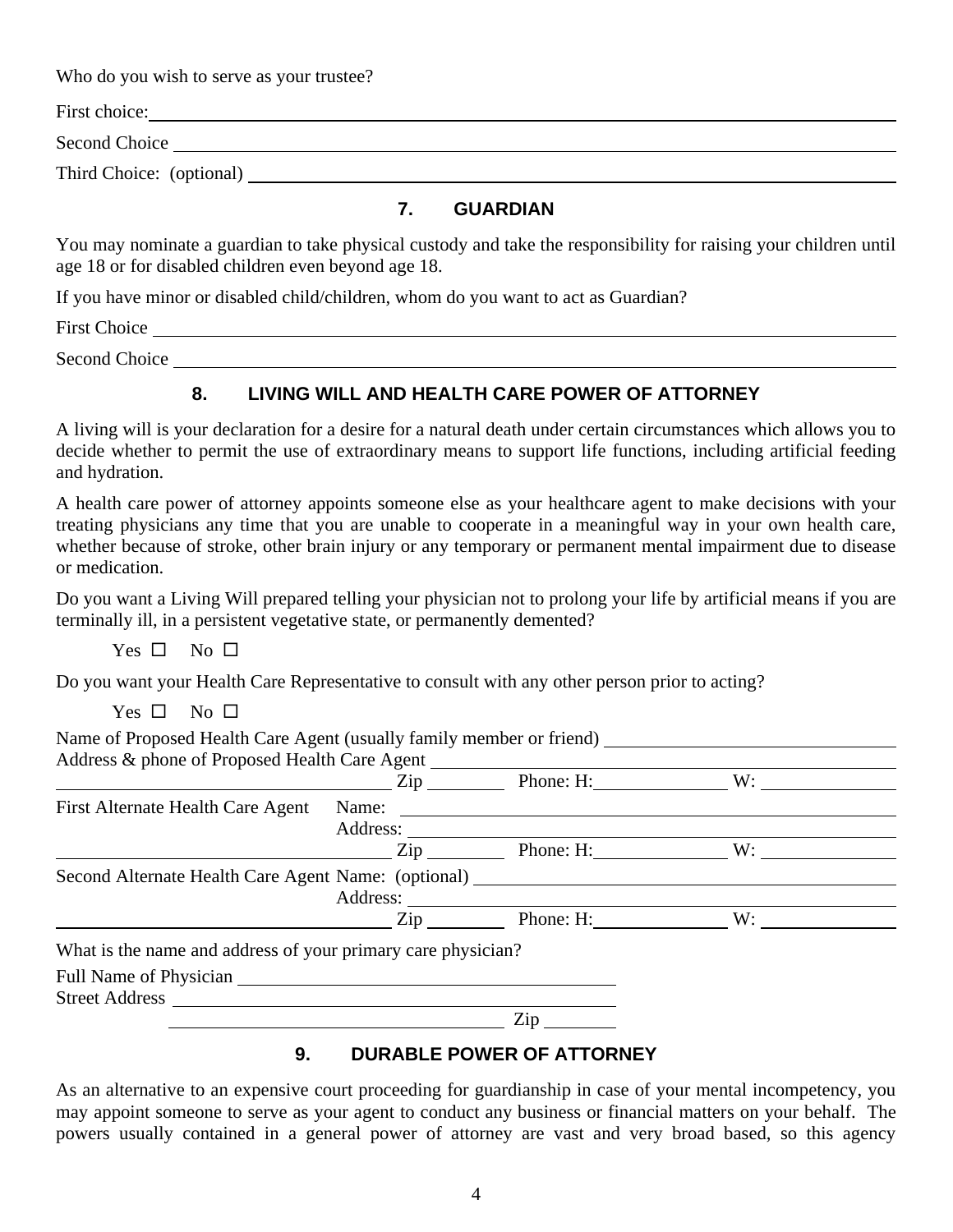| appointment and authority should be granted only to someone in whom you have complete trust and confidence<br>to act in your best interest. |                                 |            |                                                           |
|---------------------------------------------------------------------------------------------------------------------------------------------|---------------------------------|------------|-----------------------------------------------------------|
| Do you have a Durable Power Of Attorney in the event of your physical or mental disability? Yes $\Box$                                      |                                 |            | No $\Box$                                                 |
| Does it provide for the conduct of your business affairs?                                                                                   |                                 | Yes $\Box$ | No $\Box$                                                 |
| Does it provide for gifts?                                                                                                                  | Yes $\square$ No $\square$      |            |                                                           |
|                                                                                                                                             |                                 |            |                                                           |
|                                                                                                                                             |                                 |            |                                                           |
| <b>First Alternate Financial Agent</b>                                                                                                      |                                 |            | Name:                                                     |
|                                                                                                                                             |                                 |            | State                                                     |
| Second Alternate Financial Agent                                                                                                            | City City                       |            |                                                           |
| Do you have any other legal issues that we should be aware of? Yes $\square$ No $\square$ If yes, please explain:                           | 10.<br><b>MISCELLANEOUS</b>     |            |                                                           |
| Where are your important papers located?                                                                                                    |                                 |            |                                                           |
| Do you have a safe deposit box? Yes $\square$ No $\square$ If yes;                                                                          |                                 |            |                                                           |
| Please indicate the name and the address of bank where it is located:                                                                       |                                 |            |                                                           |
|                                                                                                                                             |                                 |            | $\overline{\mathrm{Zip}}$<br><u> Alexandria (m. 1888)</u> |
| Have you ever made a gift to any one person in excess of \$14,000 in any one calendar year? Yes $\Box$ No $\Box$                            |                                 |            |                                                           |
| When and in what amounts?                                                                                                                   |                                 |            |                                                           |
| Have you ever filed a Federal Gift Tax Return? Yes □                                                                                        |                                 | No $\Box$  |                                                           |
|                                                                                                                                             | <b>FINANCIAL SUMMARY</b><br>11. |            |                                                           |

Below is a listing of categories of assets for you to consider in compiling a summary of your financial status. Use this as a checklist to review your assets. Because values may change from day to day on some assets, we do not need exact figures. However, reasonably close estimates will be useful to you and to us. As a preliminary matter we do not need to see copies of bank account statements, deeds, stock portfolios, IRAs, life insurance policies, etc. However, if your total assets, including the death benefit of life insurance policies, could possibly exceed the federal estate tax lifetime exclusion amount which is \$12.06 million in 2022, then it would be important for us to review in precise detail all of the documents relating to your total assets.

Furthermore, if you would like us to do a review of the source documents underlying your financial assets we will be pleased to provide that additional service.

| <b>ASSETS</b>           | <b>CHECK</b><br><b>IF YES</b> | <b>IN WHOSE</b><br>NAME(S) | <b>APPROXIMATE</b><br><b>VALUE</b> |
|-------------------------|-------------------------------|----------------------------|------------------------------------|
| <b>Bank Accounts</b>    |                               |                            |                                    |
| Real Estate (residence) |                               |                            |                                    |
| Real Estate (other)     |                               |                            |                                    |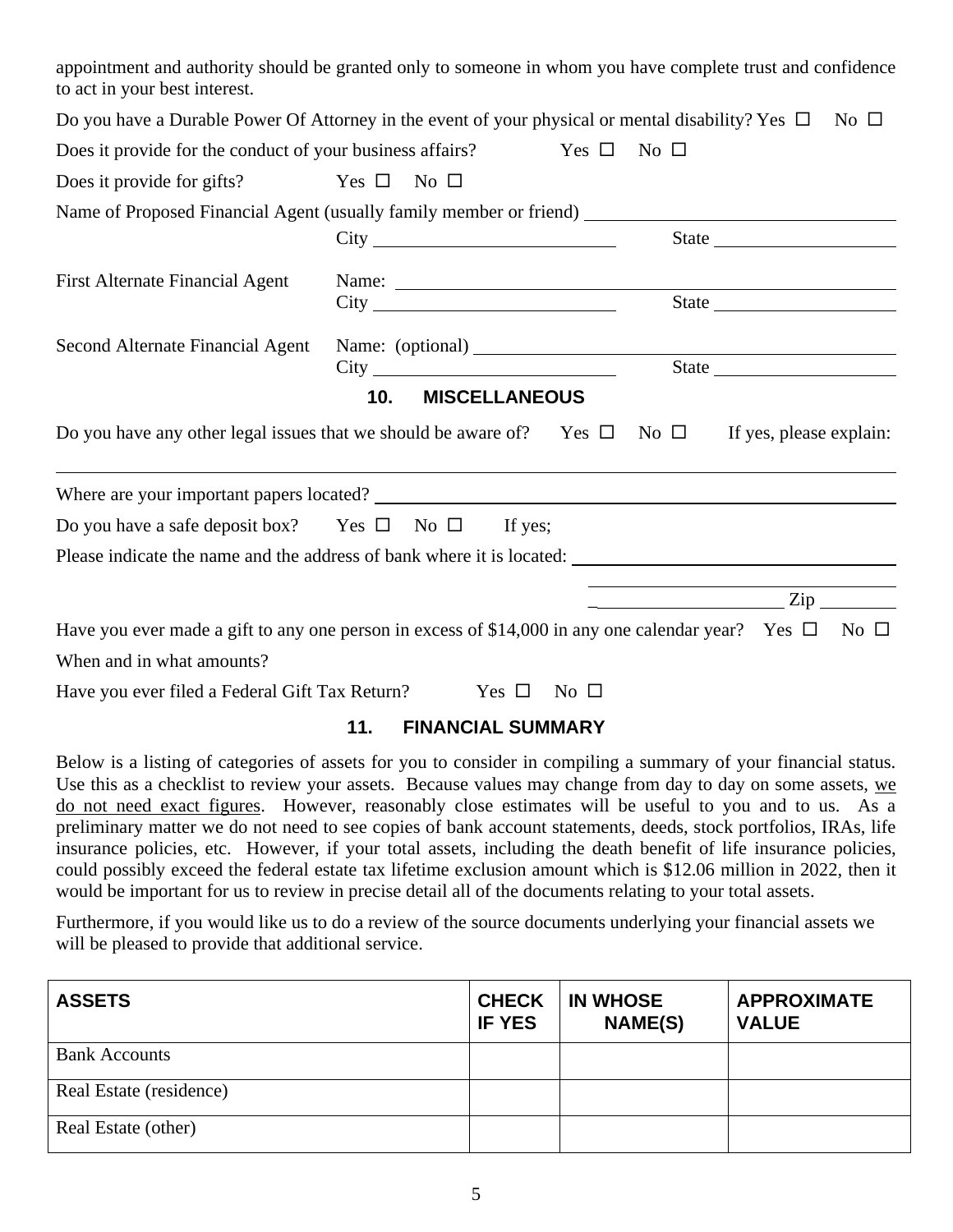| Certificates of Deposit (CDs)                |  |
|----------------------------------------------|--|
| Stocks & Bonds-Non Mutual Funds (Not held by |  |
| Broker)                                      |  |
| Stocks & Bonds-Non Mutual Funds (Held by     |  |
| Broker)                                      |  |
| <b>Mutual Funds</b>                          |  |
| Note and Mortgage Receivables                |  |
| <b>Business Interests</b>                    |  |
| Inheritance, etc.                            |  |
| Automobiles                                  |  |
| Jewelry & Collections                        |  |
| Non-IRA Tax Qualified Retirement Plans       |  |
| <b>IRAs</b>                                  |  |
| Life Insurance                               |  |
| Annuities                                    |  |
| <b>Other Assets</b>                          |  |
| <b>APPROXIMATE TOTAL ASSETS</b>              |  |

| <b>LIABILITIES</b>                   | <b>CHECK</b><br><b>IF YES</b> | <b>IN WHOSE</b><br><b>NAME(S)</b> | <b>APPROXIMATE</b><br><b>AMOUNT</b> |
|--------------------------------------|-------------------------------|-----------------------------------|-------------------------------------|
| Mortgage                             |                               |                                   |                                     |
| <b>Equity Line</b>                   |                               |                                   |                                     |
| <b>Other Liabilities</b>             |                               |                                   |                                     |
| <b>APPROXIMATE TOTAL LIABILITIES</b> |                               |                                   |                                     |

### *11.1 Personal Residence:*

**11.1.1** Have you sold your residence within the last two years? Yes  $\Box$  No  $\Box$ 

**11.1.2** What is the cost basis of your house? \$

# *11.2 Address of real property other than personal residence:*

| $(1)$ Street |         | City         | Zin<br><b>State</b>              |
|--------------|---------|--------------|----------------------------------|
| Tax Block #  | Lot $#$ |              | (Can be obtained from Tax Bill)  |
| $(2)$ Street |         | $\gamma$ ity | <b>State</b><br>7 <sub>1</sub> n |
| Tax Block #  | Lot #   |              | (Can be obtained from Tax Bill)  |